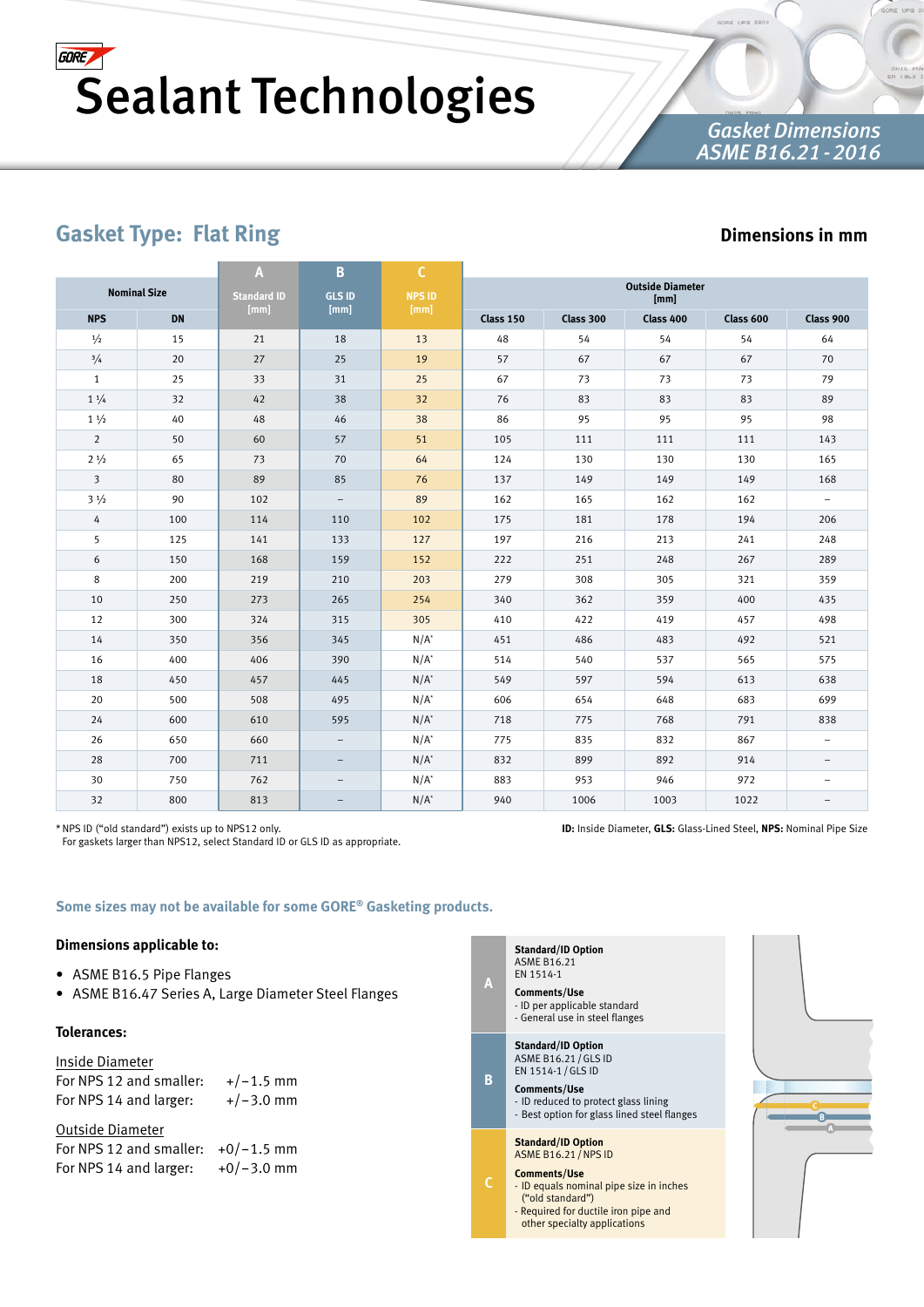## *Gasket Dimensions ASME B16.21-2016*

# **Gasket Type: Flat Ring**

## **Dimensions in inch**

|                         |           | A                  | в                 | $\mathsf{C}$  |                                   |           |           |           |                          |  |  |
|-------------------------|-----------|--------------------|-------------------|---------------|-----------------------------------|-----------|-----------|-----------|--------------------------|--|--|
| <b>Nominal Size</b>     |           | <b>Standard ID</b> | <b>GLS ID</b>     | <b>NPS ID</b> | <b>Outside Diameter</b><br>[inch] |           |           |           |                          |  |  |
| <b>NPS</b>              | <b>DN</b> | [inch]             | [inch]            | [inch]        | Class 150                         | Class 300 | Class 400 | Class 600 | Class 900                |  |  |
| $\frac{1}{2}$           | 15        | 0.84               | 0.71              | 0.50          | 1.88                              | 2.12      | 2.12      | 2.12      | 2.50                     |  |  |
| $^{3}/_{4}$             | 20        | 1.06               | 0.98              | 0.75          | 2.25                              | 2.62      | 2.62      | 2.62      | 2.75                     |  |  |
| $\mathbf{1}$            | 25        | 1.31               | 1.22              | 1.00          | 2.62                              | 2.88      | 2.88      | 2.88      | 3.12                     |  |  |
| $1 \frac{1}{4}$         | 32        | 1.66               | 1.50              | 1.25          | 3.00                              | 3.25      | 3.25      | 3.25      | 3.50                     |  |  |
| $1\frac{1}{2}$          | 40        | 1.91               | 1.81              | 1.50          | 3.38                              | 3.75      | 3.75      | 3.75      | 3.88                     |  |  |
| $\overline{2}$          | 50        | 2.38               | 2.24              | 2.00          | 4.12                              | 4.38      | 4.38      | 4.38      | 5.62                     |  |  |
| $2 \frac{1}{2}$         | 65        | 2.88               | 2.76              | 2.50          | 4.88                              | 5.12      | 5.12      | 5.12      | 6.50                     |  |  |
| $\overline{\mathbf{3}}$ | 80        | 3.50               | 3.35              | 3.00          | 5.38                              | 5.88      | 5.88      | 5.88      | 6.62                     |  |  |
| $3\frac{1}{2}$          | 90        | 4.00               | $\qquad \qquad -$ | 3.50          | 6.38                              | 6.50      | 6.38      | 6.38      |                          |  |  |
| 4                       | 100       | 4.50               | 4.33              | 4.00          | 6.88                              | 7.12      | 7.00      | 7.62      | 8.12                     |  |  |
| 5                       | 125       | 5.56               | 5.24              | 5.00          | 7.75                              | 8.50      | 8.38      | 9.50      | 9.75                     |  |  |
| 6                       | 150       | 6.62               | 6.26              | 6.00          | 8.75                              | 9.88      | 9.75      | 10.50     | 11.38                    |  |  |
| 8                       | 200       | 8.62               | 8.27              | 8.00          | 11.00                             | 12.12     | 12.00     | 12.62     | 14.12                    |  |  |
| 10                      | 250       | 10.75              | 10.43             | 10.00         | 13.37                             | 14.25     | 14.12     | 15.75     | 17.12                    |  |  |
| 12                      | 300       | 12.75              | 12.40             | 12.00         | 16.13                             | 16.62     | 16.50     | 18.00     | 19.62                    |  |  |
| 14                      | 350       | 14.00              | 13.58             | $N/A^*$       | 17.75                             | 19.12     | 19.00     | 19.38     | 20.50                    |  |  |
| 16                      | 400       | 16.00              | 15.35             | $N/A^*$       | 20.25                             | 21.25     | 21.12     | 22.25     | 22.62                    |  |  |
| 18                      | 450       | 18.00              | 17.52             | $N/A^*$       | 21.62                             | 23.50     | 23.38     | 24.12     | 25.12                    |  |  |
| 20                      | 500       | 20.00              | 19.49             | $N/A^*$       | 23.88                             | 25.75     | 25.50     | 26.88     | 27.50                    |  |  |
| 24                      | 600       | 24.00              | 23.43             | $N/A^*$       | 28.25                             | 30.50     | 30.25     | 31.12     | 33.00                    |  |  |
| 26                      | 650       | 26.00              |                   | $N/A^*$       | 30.50                             | 32.88     | 32.75     | 34.12     | $\overline{\phantom{0}}$ |  |  |
| 28                      | 700       | 28.00              | -                 | $N/A^*$       | 32.75                             | 35.38     | 35.12     | 36.00     | $\overline{\phantom{0}}$ |  |  |
| 30                      | 750       | 30.00              |                   | $N/A^*$       | 34.75                             | 37.50     | 37.25     | 38.25     |                          |  |  |
| 32                      | 800       | 32.00              |                   | $N/A^*$       | 37.00                             | 39.62     | 39.50     | 40.25     |                          |  |  |

\*NPS ID ("old standard") exists up to NPS12 only.

For gaskets larger than NPS12, select Standard ID or GLS ID as appropriate.

**ID:** Inside Diameter, **GLS:** Glass-Lined Steel, **NPS:** Nominal Pipe Size

**Some sizes may not be available for some GORE® Gasketing products.**

#### **Dimensions applicable to:**

- ASME B16.5 Pipe Flanges
- ASME B16.47 Series A, Large Diameter Steel Flanges

#### **Tolerances:**

### Inside Diameter

For NPS 12 and smaller:  $+/-0.06$  in. For NPS 14 and larger:  $+/-0.12$  in.

| Outside Diameter                       |                |
|----------------------------------------|----------------|
| For NPS 12 and smaller: $+0/-0.06$ in. |                |
| For NPS 14 and larger:                 | $+0/-0.12$ in. |



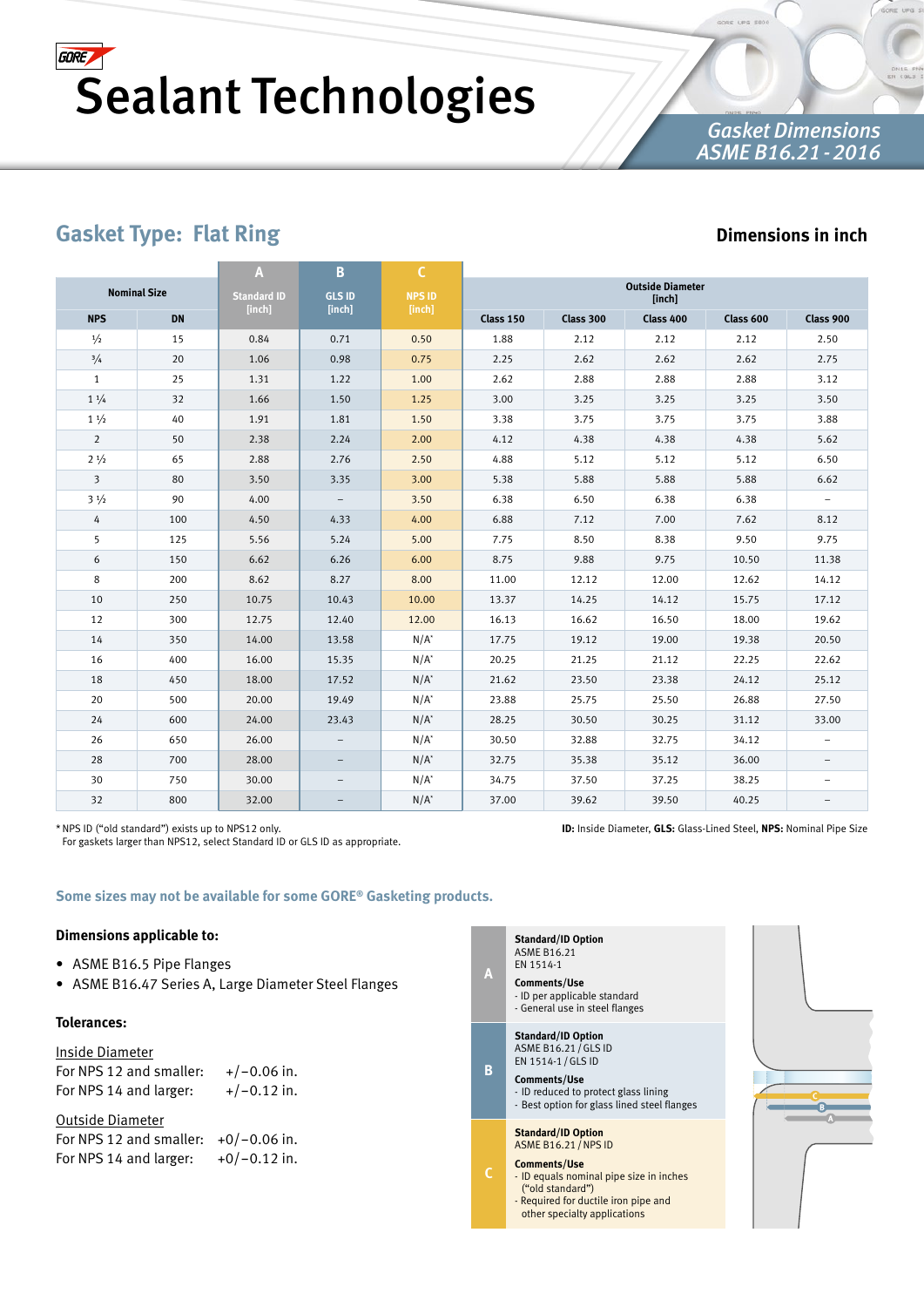## *Gasket Dimensions ASME B16.21-2016*

# **Gasket Type: Full Face**

## **Dimensions in mm**

|                     |           | A                          | C                     |                   |    |              |                   |                   |    |                |                   |
|---------------------|-----------|----------------------------|-----------------------|-------------------|----|--------------|-------------------|-------------------|----|----------------|-------------------|
| <b>Nominal Size</b> |           |                            |                       |                   |    | Class 150    |                   | Class 300         |    |                |                   |
| <b>NPS</b>          | <b>DN</b> | <b>Standard ID</b><br>[mm] | <b>NPS ID</b><br>[mm] | <b>OD</b><br>[mm] | #  | Ø<br>[inch]  | <b>BC</b><br>[mm] | <b>OD</b><br>[mm] | #  | Ø<br>[inch]    | <b>BC</b><br>[mm] |
| $\frac{1}{2}$       | 15        | 21                         | 13                    | 89                | 4  | 5/8          | 60.3              | 95                | 4  | 5/8            | 66.7              |
| 3/4                 | 20        | 27                         | 19                    | 98                | 4  | 5/8          | 69.9              | 115               | 4  | 3/4            | 82.6              |
| $\mathbf{1}$        | 25        | 33                         | 25                    | 108               | 4  | 5/8          | 79.4              | 125               | 4  | 3/4            | 88.9              |
| $1 \frac{1}{4}$     | 32        | 42                         | 32                    | 117               | 4  | 5/8          | 88.9              | 135               | 4  | 3/4            | 98.4              |
| $1\frac{1}{2}$      | 40        | 48                         | 38                    | 127               | 4  | 5/8          | 98.4              | 155               | 4  | 7/8            | 114.3             |
| $\overline{2}$      | 50        | 60                         | 51                    | 152               | 4  | 3/4          | 120.7             | 165               | 8  | 3/4            | 127.0             |
| $2\frac{1}{2}$      | 65        | 73                         | 64                    | 178               | 4  | 3/4          | 139.7             | 190               | 8  | 7/8            | 149.2             |
| 3                   | 80        | 89                         | 76                    | 191               | 4  | 3/4          | 152.4             | 210               | 8  | 7/8            | 168.3             |
| $3\frac{1}{2}$      | 90        | 102                        | 89                    | 216               | 8  | 3/4          | 177.8             | 230               | 8  | 7/8            | 184.2             |
| 4                   | 100       | 114                        | 102                   | 229               | 8  | 3/4          | 190.5             | 255               | 8  | 7/8            | 200.0             |
| 5                   | 125       | 141                        | 127                   | 254               | 8  | 7/8          | 215.9             | 280               | 8  | 7/8            | 235.0             |
| 6                   | 150       | 168                        | 152                   | 279               | 8  | 7/8          | 241.3             | 320               | 12 | 7/8            | 269.9             |
| 8                   | 200       | 219                        | 203                   | 343               | 8  | 7/8          | 298.5             | 380               | 12 | $\mathbf{1}$   | 330.2             |
| 10                  | 250       | 273                        | 254                   | 406               | 12 | $\mathbf{1}$ | 362.0             | 445               | 16 | $1 - 1/8$      | 387.4             |
| 12                  | 300       | 324                        | 305                   | 483               | 12 | 1            | 431.8             | 520               | 16 | $1 - 1/4$      | 450.8             |
| 14                  | 350       | 356                        | $N/A^*$               | 533               | 12 | $1 - 1/8$    | 476.3             | 585               | 20 | $1 - 1/4$      | 514.4             |
| 16                  | 400       | 406                        | $N/A^*$               | 597               | 16 | $1 - 1/8$    | 539.8             | 650               | 20 | $1 - 3/8$      | 571.5             |
| 18                  | 450       | 457                        | $N/A^*$               | 635               | 16 | $1 - 1/4$    | 577.9             | 710               | 24 | $1 - 3/8$      | 628.6             |
| 20                  | 500       | 508                        | $N/A^*$               | 699               | 20 | $1 - 1/4$    | 635.0             | 775               | 24 | $1 - 3/8$      | 685.8             |
| 24                  | 600       | 610                        | $N/A^*$               | 813               | 20 | $1 - 3/8$    | 749.3             | 915               | 24 | $1 - 5/8$      | 812.8             |
| 26                  | 650       | 660                        | $N/A^*$               | 870               | 24 | $1 - 3/8$    | 806.4             | 970               | 28 | $1 - 3/4$      | 876.3             |
| 28                  | 700       | 711                        | $N/A^*$               | 925               | 28 | $1 - 3/8$    | 863.6             | 1035              | 28 | $1 - 3/4$      | 939.8             |
| 30                  | 750       | 762                        | $N/A^*$               | 985               | 28 | $1 - 3/8$    | 914.4             | 1090              | 28 | $1 - 7/8$      | 997.0             |
| 32                  | 800       | 813                        | $N/A^*$               | 1060              | 28 | $1 - 5/8$    | 977.9             | 1150              | 28 | $\overline{2}$ | 1054.1            |

\* NPS ID ("old standard") exists up to NPS12 only. For gaskets larger than NPS12, select Standard ID or GLS ID as appropriate.

**NOTE:** Class 300 Dimensions per B16.5-2013. NPS 26 - NPS 32 Class 150 & Class 300 Dimensions per B16.47 Series A

**Some sizes may not be available for some GORE® Gasketing products.**

#### **Dimensions applicable to:**

- ASME B16.5 Pipe Flanges
- ASME B16.47 Series A, Large Diameter Steel Flanges

#### **Tolerances:**

| Inside Diameter                       |              |
|---------------------------------------|--------------|
| For NPS 12 and smaller:               | $+/-1.5$ mm  |
| For NPS 14 and larger:                | $+/-3.0$ mm  |
| Outside Diameter                      |              |
| For NPS 12 and smaller:               | $+0/-1.5$ mm |
| For NPS 14 and larger:                | $+0/-3.0$ mm |
| Bolt                                  |              |
| Bolt circle diameter:                 | $+/-1.5$ mm  |
| Adjacent bolt holes center to center: | $+/-1$ mm    |

**Standard/ID Option** ASME B16.21 EN 1514-1

**A**

**C**

**Comments/Use** - ID per applicable standard - General use in steel flanges

**Standard/ID Option** ASME B16.21/NPS ID

- **Comments/Use**
- ID equals nominal pipe size in inches ("old standard")
- Required for ductile iron pipe and other specialty applications



**ID** = Inside Diameter **OD** = Outside Diameter **NPS** = Nominal Pipe Size Ø = Diameter of bolt hole **#** = Number of bolt holes **BC** = Diameter of bolt hole circle